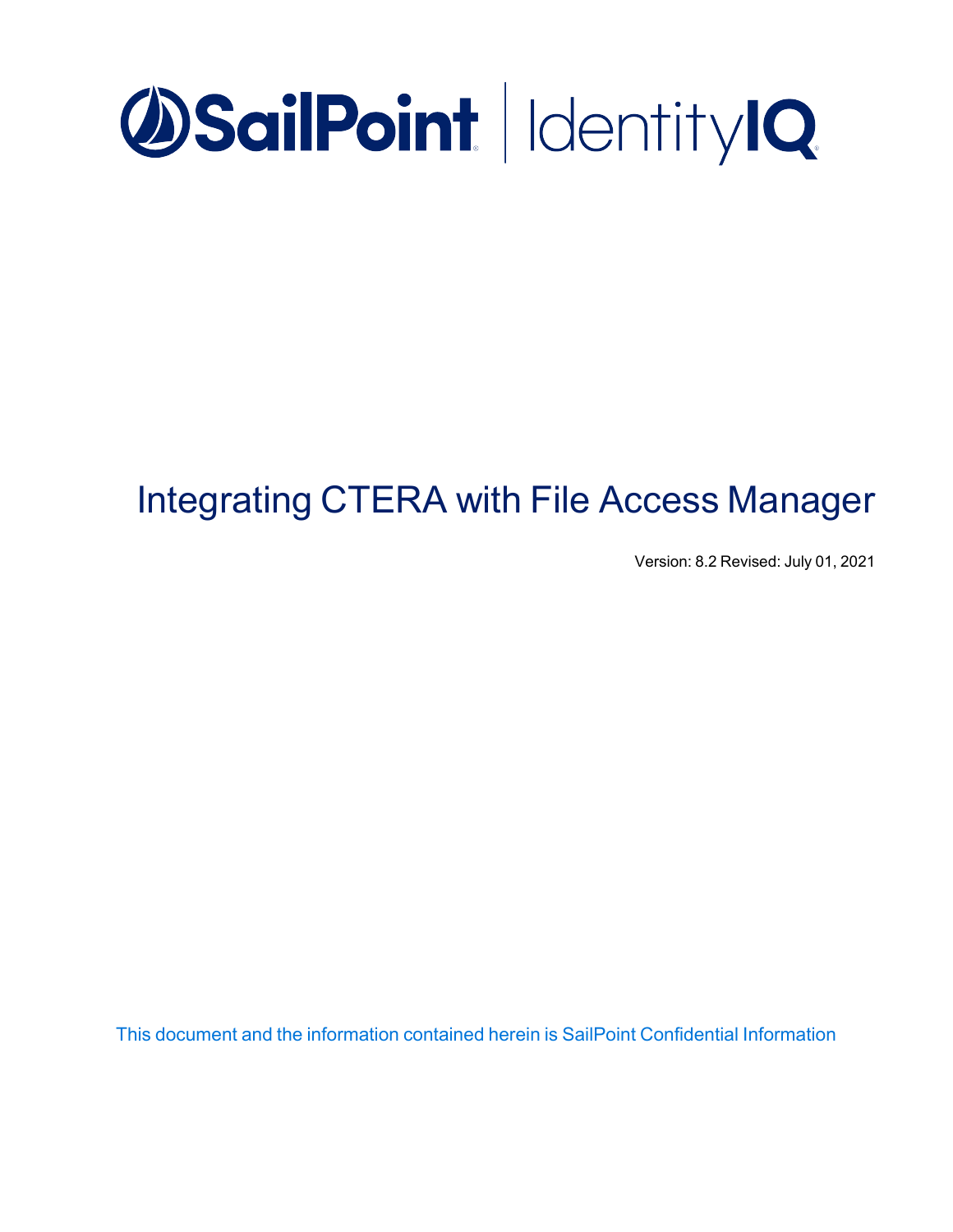#### **Copyright and Trademark Notices.**

Copyright © 2021 SailPoint Technologies, Inc. All Rights Reserved.

All logos, text, content, including underlying HTML code, designs, and graphics used and/or depicted on these written materials or in this Internet website are protected under United States and international copyright and trademark laws and treaties, and may not be used or reproduced without the prior express written permission of SailPoint Technologies, Inc.

"SailPoint," "SailPoint & Design," "SailPoint Technologies & Design," "Identity Cube," "Identity IQ," "IdentityAI," "IdentityNow," "SailPoint Predictive Identity" and "SecurityIQ" are registered trademarks of SailPoint Technologies, Inc. None of the foregoing marks may be used without the prior express written permission of SailPoint Technologies, Inc. All other trademarks shown herein are owned by the respective companies or persons indicated.

SailPoint Technologies, Inc. makes no warranty of any kind with regard to this manual or the information included therein, including, but not limited to, the implied warranties of merchantability and fitness for a particular purpose. SailPoint Technologies shall not be liable for errors contained herein or direct, indirect, special, incidental or consequential damages in connection with the furnishing, performance, or use of this material.

#### Patents Notice. <https://www.sailpoint.com/patents>

Restricted Rights Legend. All rights are reserved. No part of this document may be published, distributed, reproduced, publicly displayed, used to create derivative works, or translated to another language, without the prior written consent of SailPoint Technologies. The information contained in this document is subject to change without notice.

Use, duplication or disclosure by the U.S. Government is subject to restrictions as set forth in subparagraph (c) (1) (ii) of the Rights in Technical Data and Computer Software clause at DFARS 252.227-7013 for DOD agencies, and subparagraphs (c)(1) and (c)(2) of the Commercial Computer Software Restricted Rights clause at FAR 52.227-19 for other agencies.

Regulatory/Export Compliance. The export and re-export of this software is controlled for export purposes by the U.S. Government. By accepting this software and/or documentation, licensee agrees to comply with all U.S. and foreign export laws and regulations as they relate to software and related documentation. Licensee will not export or re-export outside the United States software or documentation, whether directly or indirectly, to any Prohibited Party and will not cause, approve or otherwise intentionally facilitate others in so doing. A Prohibited Party includes: a party in a U.S. embargoed country or country the United States has named as a supporter of international terrorism; a party involved in proliferation; a party identified by the U.S. Government as a Denied Party; a party named on the U.S. Department of Commerce's Entity List in Supplement No. 4 to 15 C.F.R. § 744; a party prohibited from participation in export or reexport transactions by a U.S. Government General Order; a party listed by the U.S. Government's Office of Foreign Assets Control as ineligible to participate in transactions subject to U.S. jurisdiction; or any party that licensee knows or has reason to know has violated or plans to violate U.S. or foreign export laws or regulations. Licensee shall ensure that each of its software users complies with U.S. and foreign export laws and regulations as they relate to software and related documentation.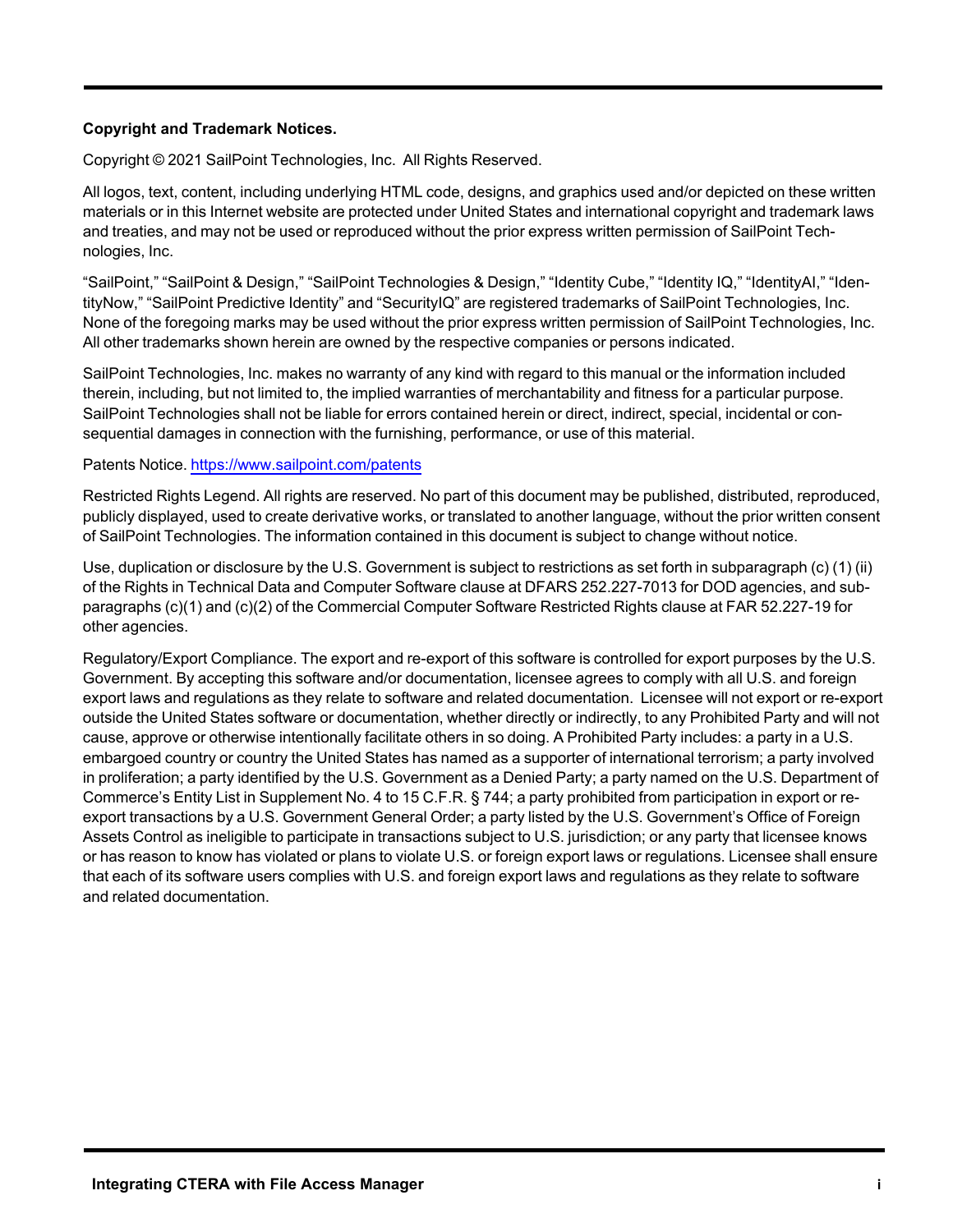## <span id="page-2-0"></span>**Contents**

| Connector Installation Flow Overview Material Account of the Connector Installation Flow Overview Material Account 7                                                                                                           |  |
|--------------------------------------------------------------------------------------------------------------------------------------------------------------------------------------------------------------------------------|--|
|                                                                                                                                                                                                                                |  |
| Adding a CTERA Application manufacture and a series of the series of the series of the series of the series of the series of the series of the series of the series of the series of the series of the series of the series of |  |
|                                                                                                                                                                                                                                |  |
|                                                                                                                                                                                                                                |  |
|                                                                                                                                                                                                                                |  |
| Configuring and Scheduling the Permissions Collection [11] Continuum material continuum material and Scheduling the Permissions Collection [10] Continuum material and Scheduling the Permissions Collection [10] Continuum ma |  |
|                                                                                                                                                                                                                                |  |
|                                                                                                                                                                                                                                |  |
|                                                                                                                                                                                                                                |  |
|                                                                                                                                                                                                                                |  |
|                                                                                                                                                                                                                                |  |
|                                                                                                                                                                                                                                |  |
|                                                                                                                                                                                                                                |  |
|                                                                                                                                                                                                                                |  |
|                                                                                                                                                                                                                                |  |
|                                                                                                                                                                                                                                |  |
|                                                                                                                                                                                                                                |  |
|                                                                                                                                                                                                                                |  |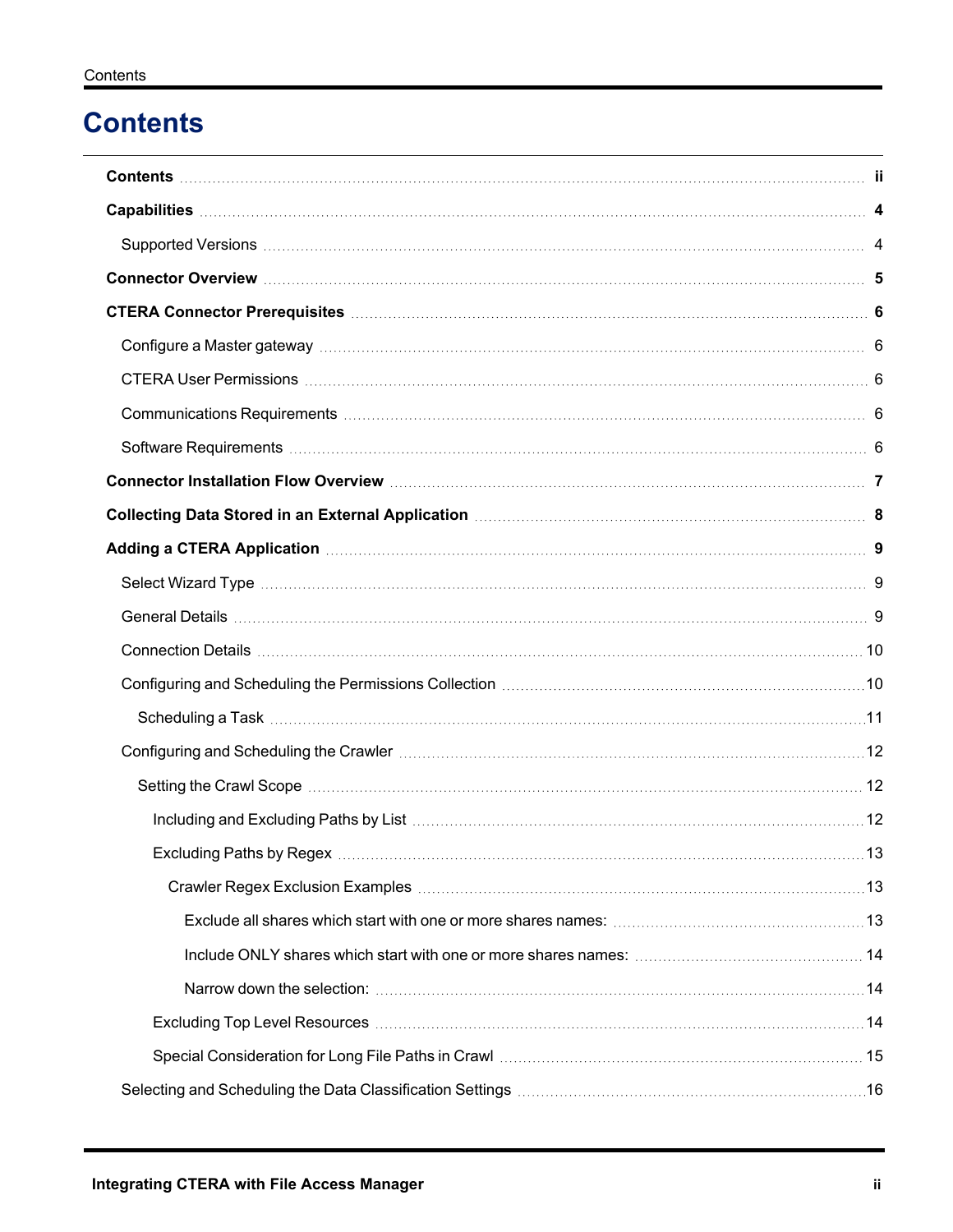| 120 Verifying the CTERA Connector Installation [19] Verifying the CTERA Connector Installation |  |
|------------------------------------------------------------------------------------------------|--|
|                                                                                                |  |
|                                                                                                |  |
|                                                                                                |  |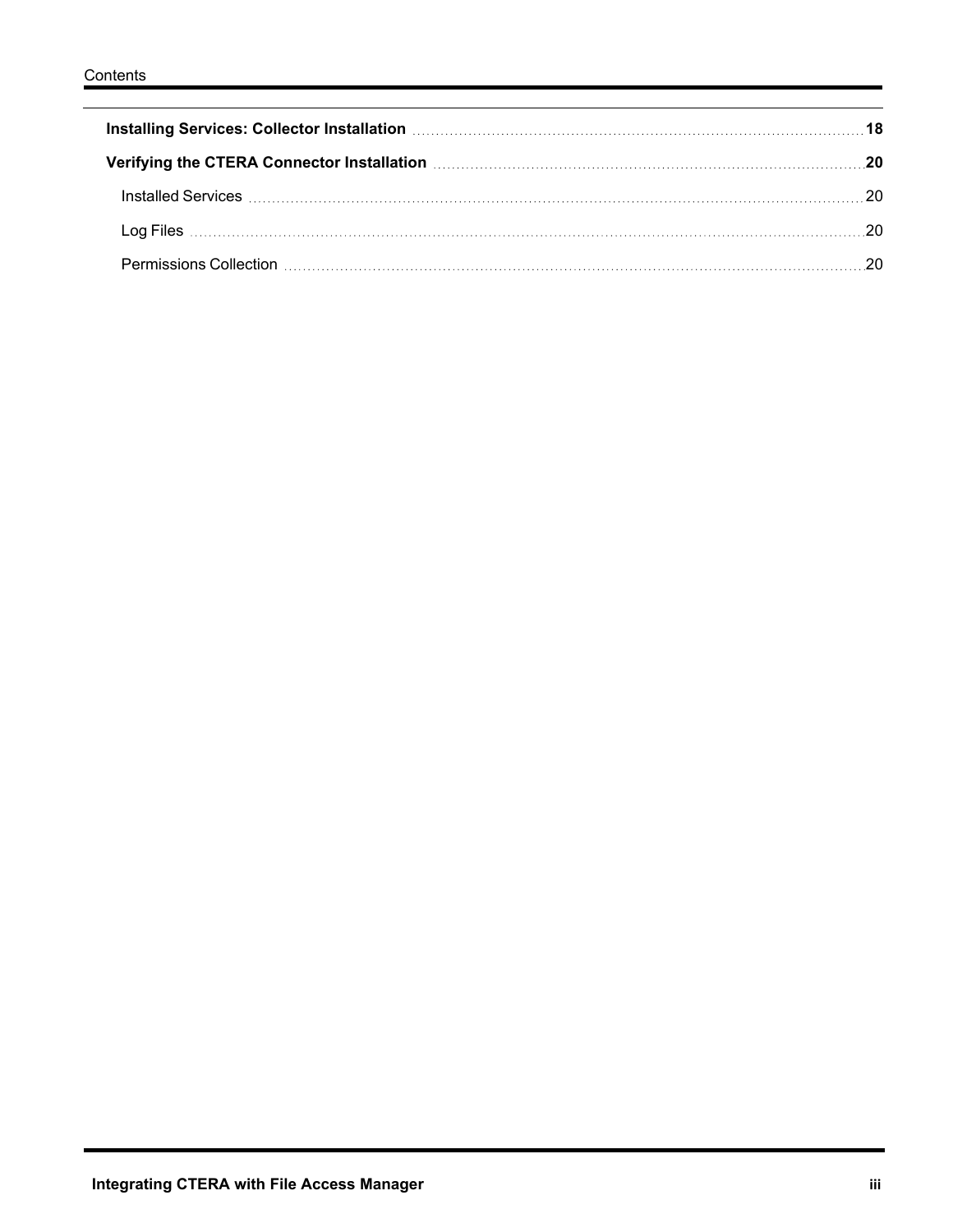## <span id="page-4-0"></span>**Capabilities**

This connector enables you to use IdentityIQ File Access Manager to access and analyze data stored in CTERA and do the following:

- Analyze the structure of your stored data.
- Classify the data being stored.
- Verify user permissions on the resources, and compare them against requirements.

<span id="page-4-1"></span>See the IdentityIQ File Access Manager documentation for a full description.

## **Supported Versions**

- Portal 6.0.512.2
- Gateway: 6.0.537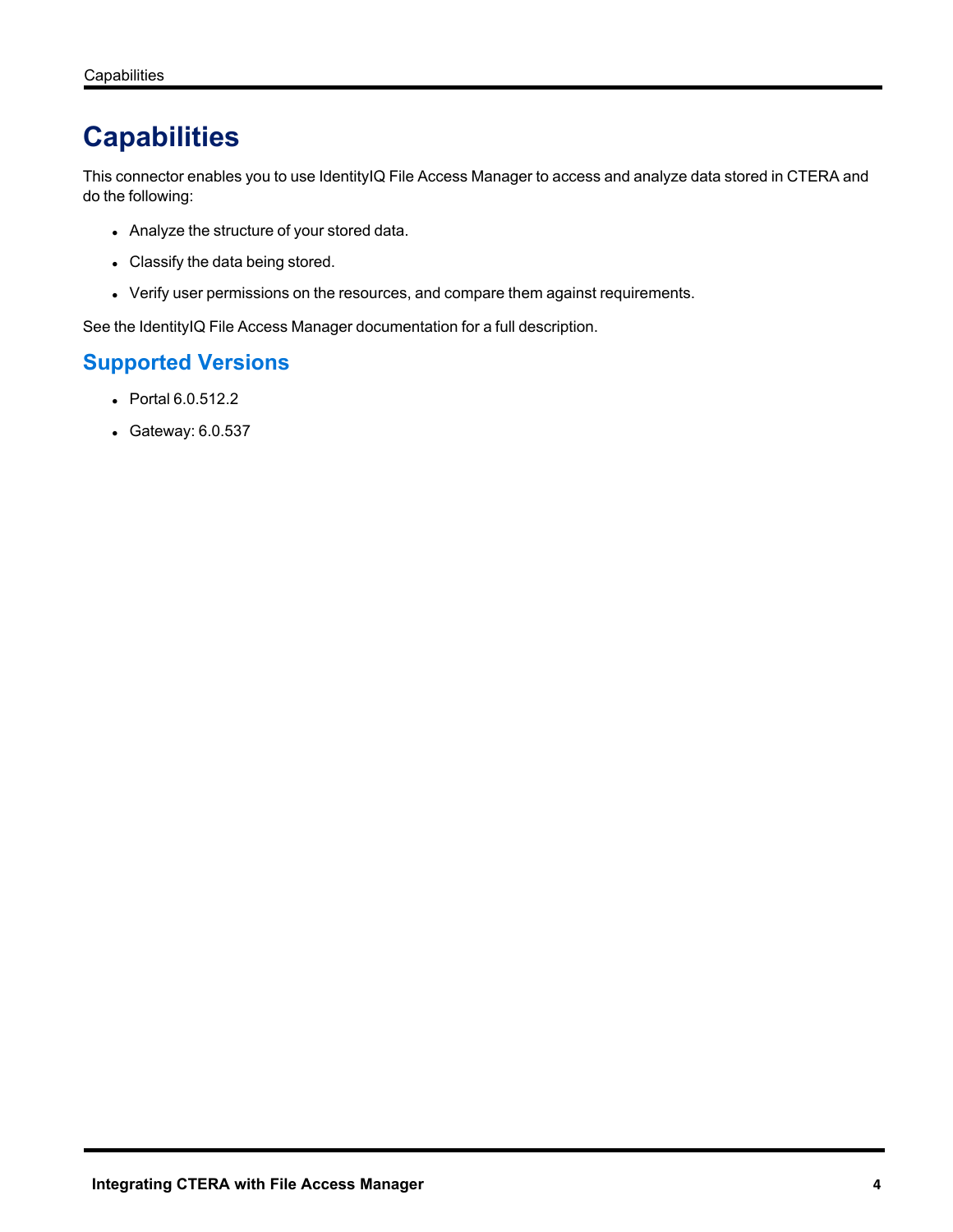## <span id="page-5-0"></span>**Connector Overview**

IdentityIQ File Access Manager connects to the CTERA master gateway through CIFS and analyzes the share and NTFS permissions on all the folders.

There is no option to install Activity Monitoring since it is not supported for CTERA in the current release.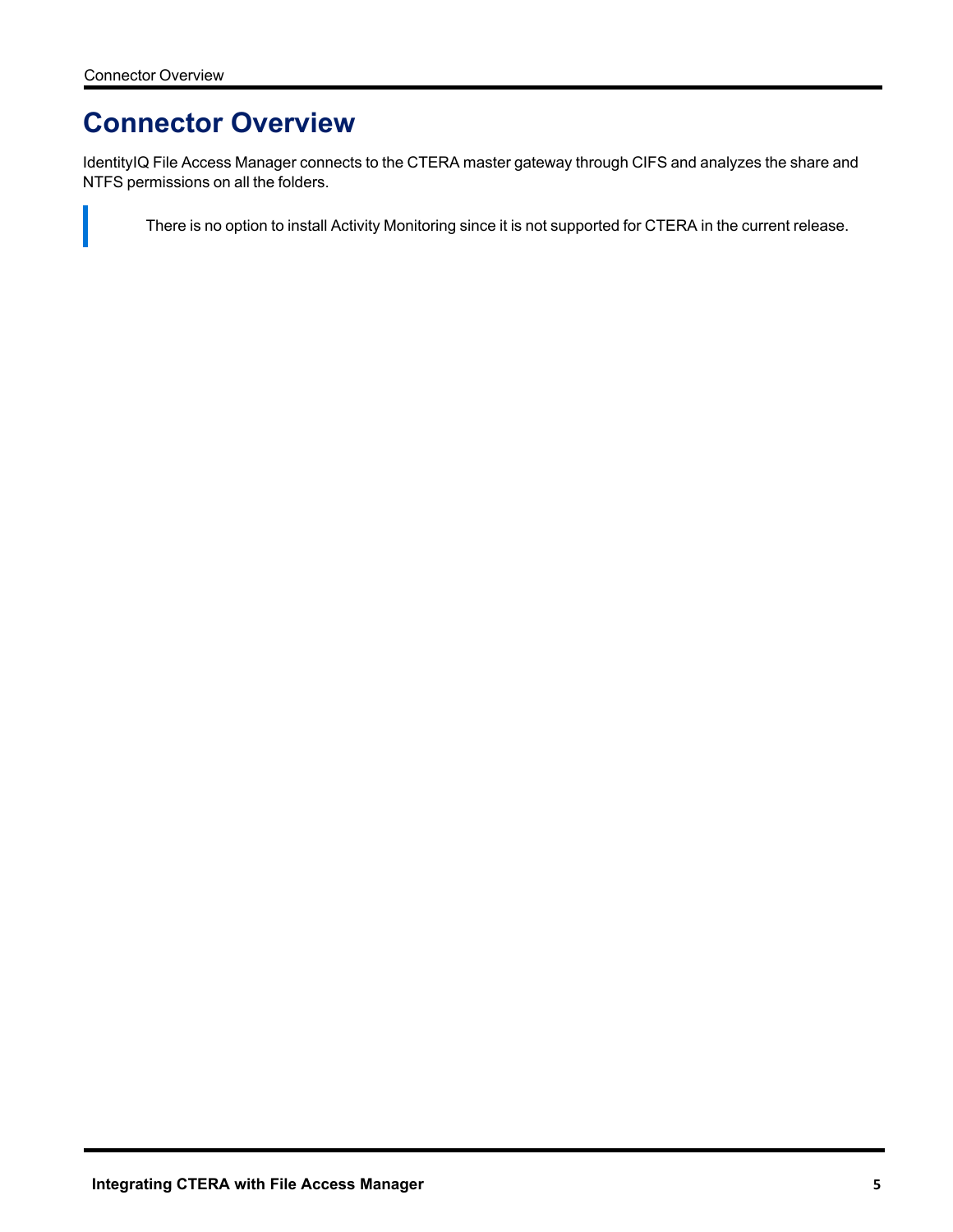## <span id="page-6-1"></span><span id="page-6-0"></span>**CTERA Connector Prerequisites**

## **Configure a Master gateway**

The IdentityIQ File Access Manager connector is installed on the Master Gateway.

<span id="page-6-2"></span>Before installing the connector, ask CTERA to configure a Master Gateway for your installation.

## **CTERA User Permissions**

The user configured in the Application configuration wizard should fit the following profile:

- A member of the local Administrators group in the CTERA master gateway.
- This user can be a local or Active Directory user.
- Share Read permissions to all shares on the file server
- NTFS Read permission to all files and folders

### <span id="page-6-3"></span>**Communications Requirements**

| <b>Requirement</b>                                | <b>Source</b>                                                        | <b>Destination</b> | <b>Port</b>            |
|---------------------------------------------------|----------------------------------------------------------------------|--------------------|------------------------|
| IdentityIQ File Access Man-<br>agerMessage Broker | Permissions Collector / Data Clas- RabbitMQ<br>sification Collector  |                    | 5671                   |
| IdentityIQ File Access Man-<br>ager Access        | Permissions Collector / Data Clas- CTERA Master<br>sification server | Gateway            | CIFS/SMB<br>(139, 445) |

### <span id="page-6-4"></span>**Software Requirements**

IdentityIQ File Access Manager requires the latest ASP.NET Core 3.1.x Hosting Bundle. This bundle consists of .NET Runtime and ASP .NET Core Runtime. You can download the latest 3.1.x Hosting Bundle version from [here](https://dotnet.microsoft.com/download/dotnet/3.1).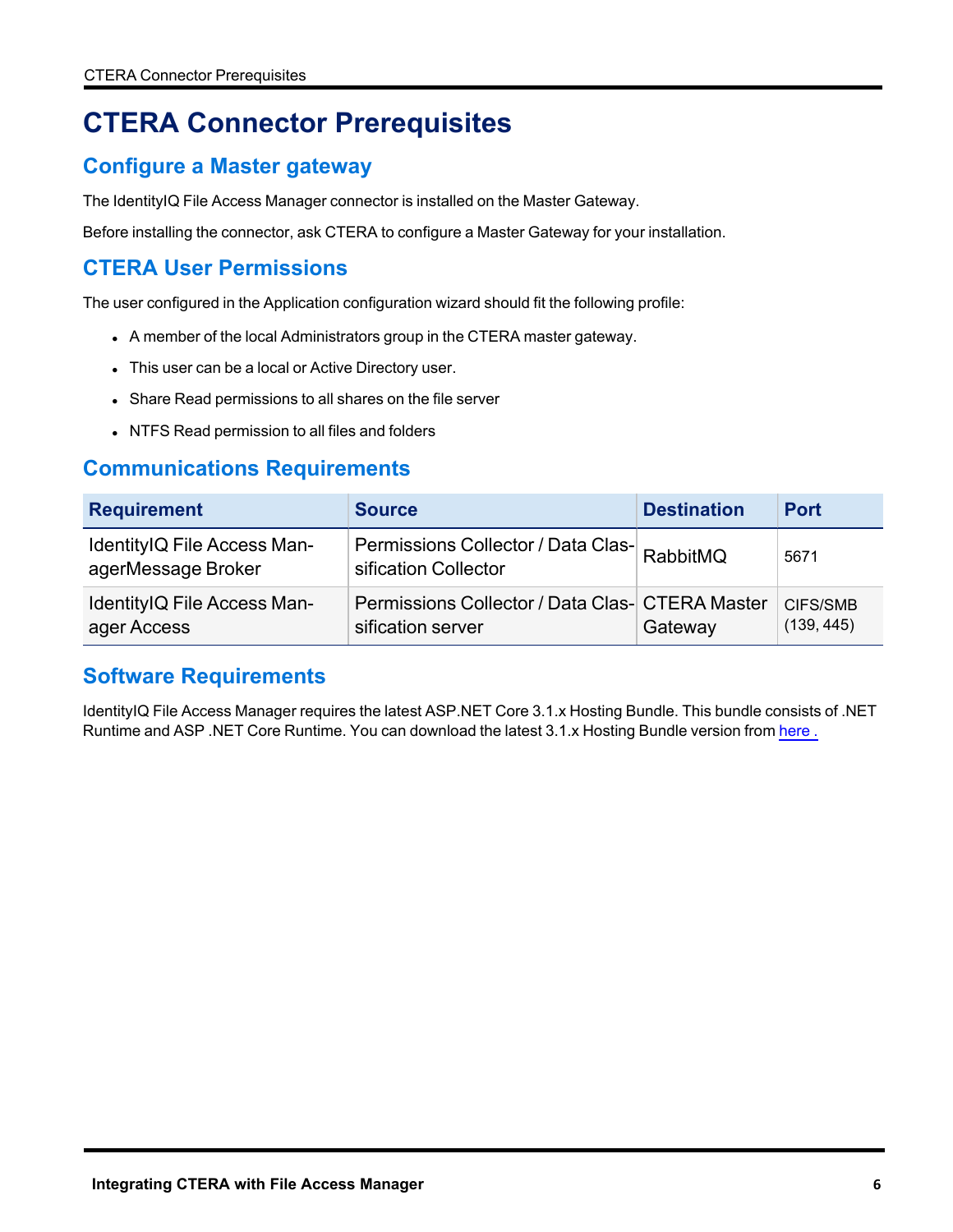## <span id="page-7-0"></span>**Connector Installation Flow Overview**

To install the CTERA connector:

- 1. Configure all the prerequisites.
- 2. Add a new CTERA application in the Business Website.
- 3. Install the relevant services:
	- Permissions Collector
	- Data Classification Collector

Installing the permissions collector and data classification services is optional and should only be installed by someone with a full understanding of IdentityIQ File Access Manager deployment architecture. The IdentityIQ File Access Manager Administrator Guide has additional information on the architecture.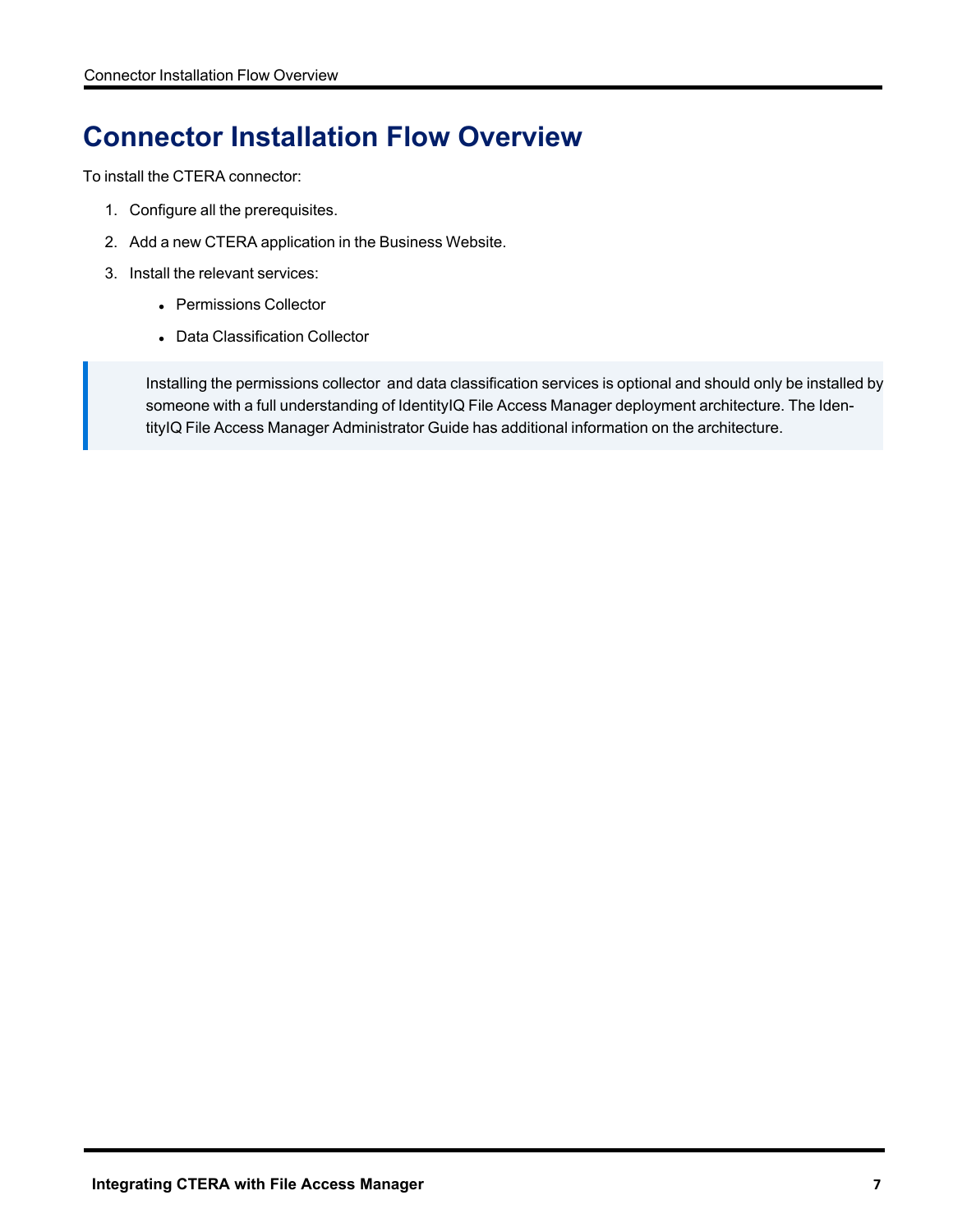## <span id="page-8-0"></span>**Collecting Data Stored in an External Application**

#### **Connector / Collector terminology:**

#### *Connector*

The collection of features, components and capabilities that comprise IdentityIQ File Access Manager support for an endpoint.

#### *Collector*

The "Agent" component or service in a Data Classification and or Permission Collection architecture.

#### *Engine*

The core service counterpart of this architecture.

#### *Identity Collector*

A logical component used to fetch identities from an identity store and holds the configuration, settings for that identity store, and the relations between these identities.

The identity collector has no "physical" manifest.

• The actual work is done by the Collector Synchronizer.

The list below describes the high level installation process required to collect and analyze data from an external application. Most of these should already be set up in your IdentityIQ File Access Manager installation. See the server Installation guide for further details.

#### *Install a Data Classification central engine*

One or more central engines, installed using the server installer

#### *Install a Permission Collection central engine*

One or more central engines, installed using the server installer

#### *Create an Application in File Access Manager*

From the Business Website. The application is linked to central engines listed above.

#### *Install Permission Collectors and / or Data Classification Collector (optional)*

Optionally, you can install collectors that will run on a separate server and take some of the work from the central PC and DC engines (Where supported). When installing a collector, you attach it to an engine. If no collectors are installed, the central services act as both the engine and the collector.

For further details, see section **Application > Central Service > Collector Relations** in the IdentityIQ File Access Manager Administrator Guide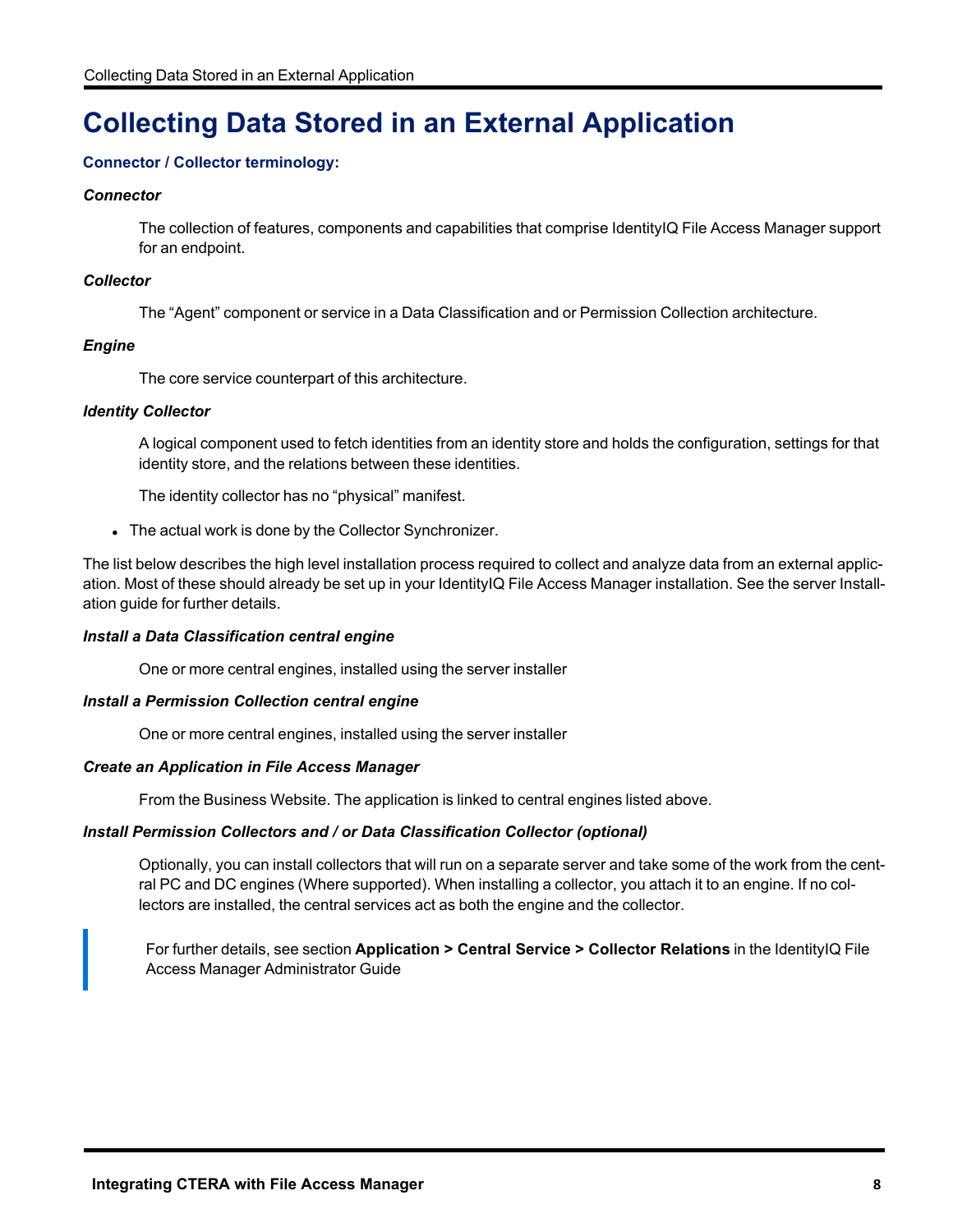## <span id="page-9-0"></span>**Adding a CTERA Application**

In order to integrate with CTERA, we must first create an application entry in IdentityIQ File Access Manager. This entry includes the identification, connection details, and other parameters necessary to create the link.

To add an application, use the **New Application Wizard**.

- 1. Navigate to *Admin > Applications*
- <span id="page-9-1"></span>2. Click **Add New** to open the wizard.

### **Select Wizard Type**

- 1. Click **Standard Application**
- <span id="page-9-2"></span>2. Click **Next** to open the **General Details** page.

### **General Details**

#### *Name*

Logical name of the CTERA application

#### *Application Name*

Logical name of the application

#### *Description*

Description of the application

#### *Tags*

Select tags for the application from the dropdown menu, and / or type a new name, and press **Enter** to create a new tag. The dropdown list of tags filters out matching tags as you type and displays up to 50 tags.

The **tags** replace the **Logical container** field that was used when creating applications in releases before 8.2

#### *Event Manager Server*

This option is available if there are more than one event manager servers configured in the system.

Select an event manager from the drop down menu

#### *Identity Collector*

Select from the Identity Collector dropdown menu.

<sup>l</sup> You can create identity collectors in the administrative client. *Applications > Configuration > Permissions Management > Identity Collectors*

See section "OOTB Identity Collection" in the Collector Installation ManagerIdentityIQ File Access Manager Administrator Guide for further details.

If adding a new identity collector, press the **Refresh** button to update the Identity Collector dropdown list.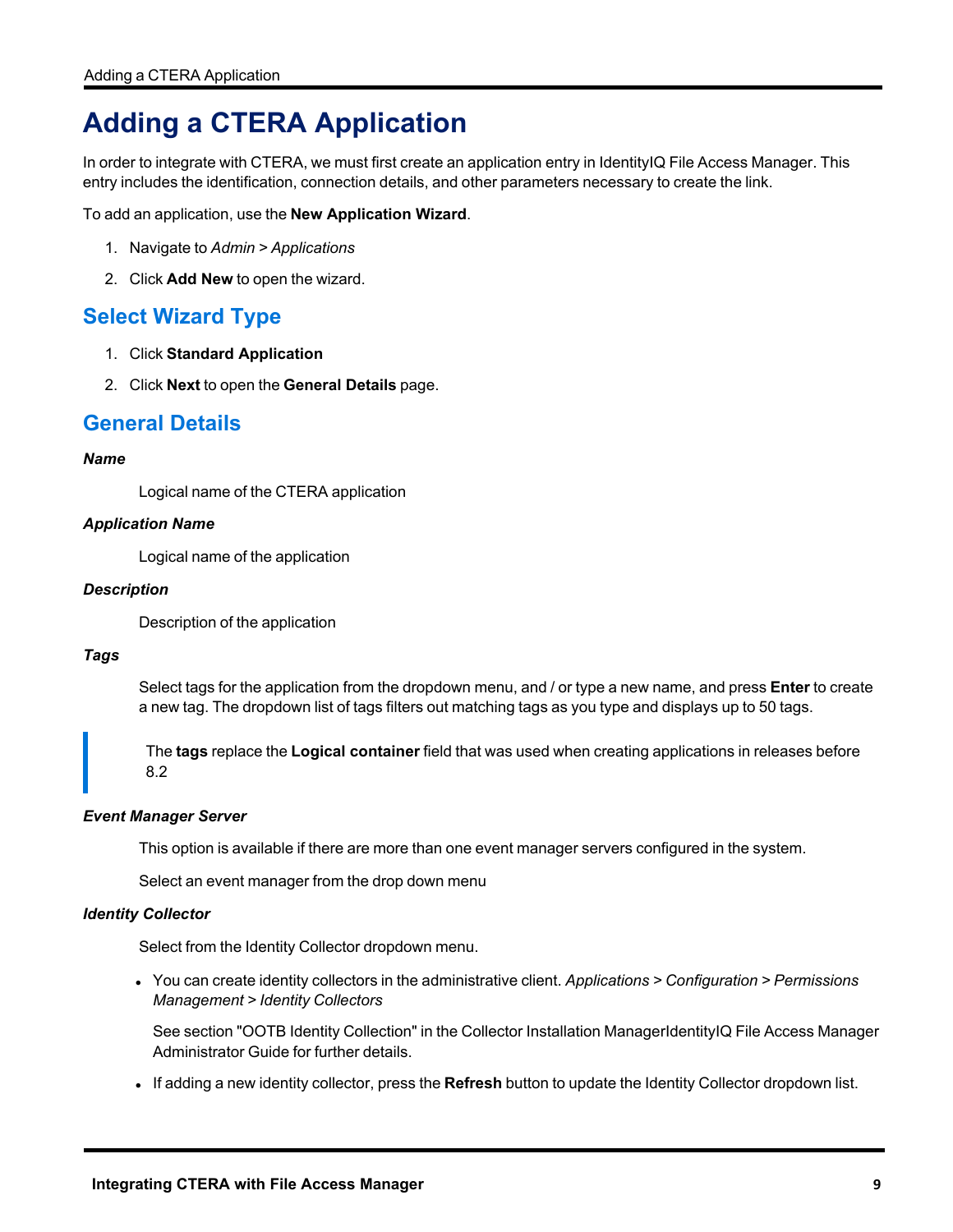#### <span id="page-10-0"></span>Click **Next**.

## **Connection Details**

Complete the Connection Details fields:

#### *Server Name*

The name of the CTERA Master Gateway

#### *Domain Name*

The user defined in the prerequisites

#### *User / Password*

Credentials of the user defined in the prerequisites (This must be an admin user on the CTERA master gateway)

#### <span id="page-10-1"></span>Click **Next**.

## **Configuring and Scheduling the Permissions Collection**

Permissions can be analyzed to determine the application permissions of an out-of-the-box application, provided you have defined an identity store for File Access Manager to use in its analysis, and you have run a crawl for the application.

The permission collector is a software component responsible for analyzing the permissions in an application.

The Central Permission Collector Service is responsible for running the Permission Collector and Crawler tasks.

If the "IdentityIQ FAM Central Permission Collector" wasn't installed during the installation of the server, this configuration setting will be disabled.

#### *To configure the Permission Collection*

- Open the edit screen of the required application
	- a. Navigate to **Admin > Applications**
	- b. Scroll through the list, or use the filter to find the application
	- c. Click the edit icon  $\mathbb Z$  on the line of the application
- <sup>l</sup> Press **Next** till you reach the **Crawler & Permissions Collection** settings page.

The actual entry fields vary according to the application type

When entering this page in edit mode, you can navigate between the various configuration windows using the **Next** and **Back** buttons.

#### *Central Permissions Collection Service*

Select a central permission collection service from the dropdown list. You can create permissions collection services as part of the service installation process. See section "Services Configuration" in the IdentityIQ File Access Manager Administrator Guide for further details.

#### *Skip Identities Sync during Permission Collection*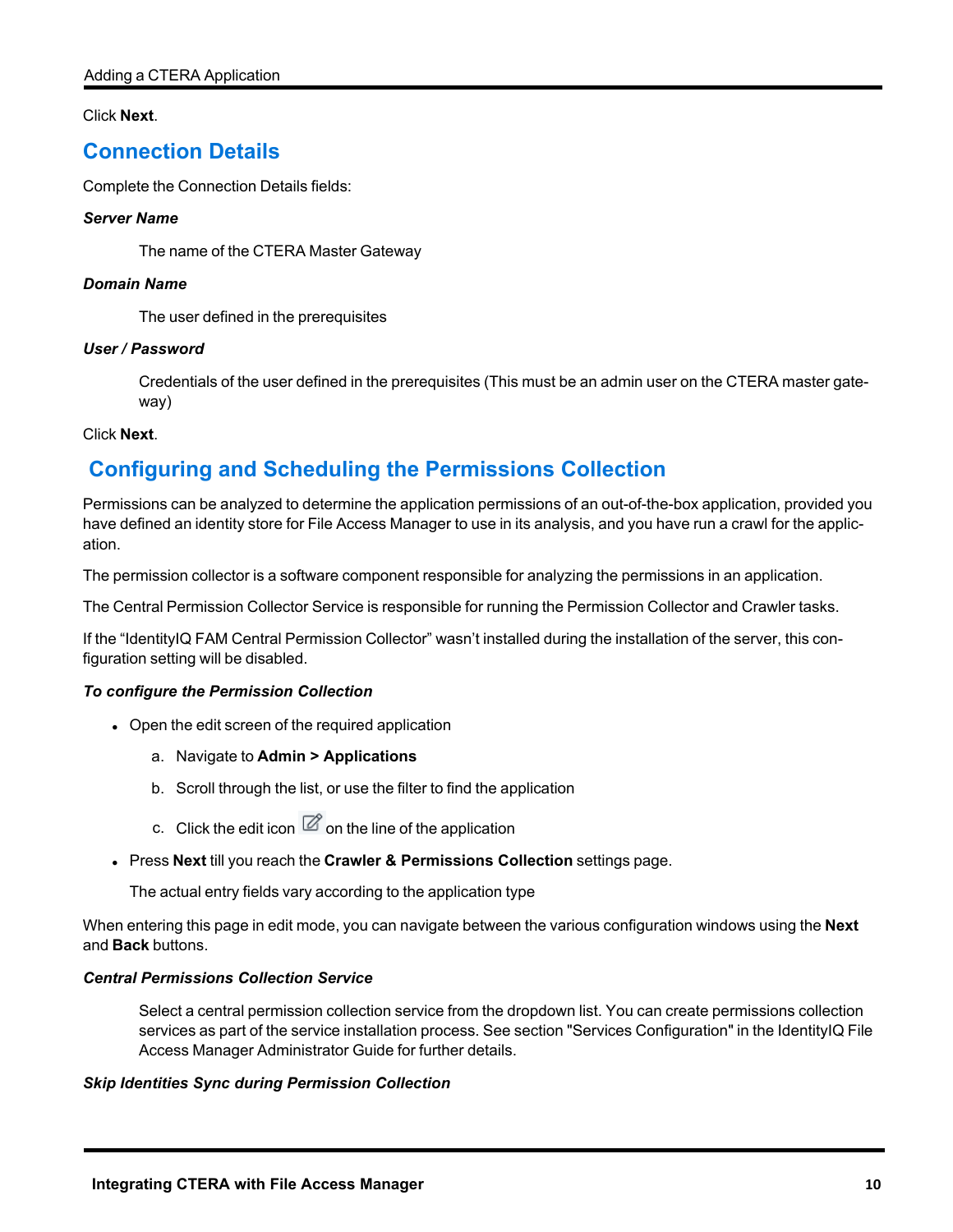Skip identity synchronization before running permission collection tasks when the identity collector is common to different connectors.

This option is checked by default.

### <span id="page-11-0"></span>**Scheduling a Task**

#### *Create a Schedule*

Click on this option to view the schedule setting parameters.

#### *Schedule Task Name*

A name for this scheduling task

When creating a new schedule, the system generates a default name in the following format:

{appName} - {type} Scheduler

You can override or keep this name suggestion.

#### *Schedule*

Select a scheduling frequency from the dropdown menu.

#### <sup>l</sup> *Schedule Types and Intervals*

#### *Once*

Single execution task runs.

#### *Run After*

Create dependency of tasks. The task starts running only upon successful completion of the first task.

#### *Hourly*

Set the start time.

#### *Daily*

Set the start date and time.

#### *Weekly*

Set the day(s) of the week on which to run.

#### *Monthly*

The start date defines the day of the month on which to run a task.

#### *Quarterly*

A monthly schedule with an interval of 3 months.

#### *Half Yearly*

A monthly schedule with an interval of 6 months.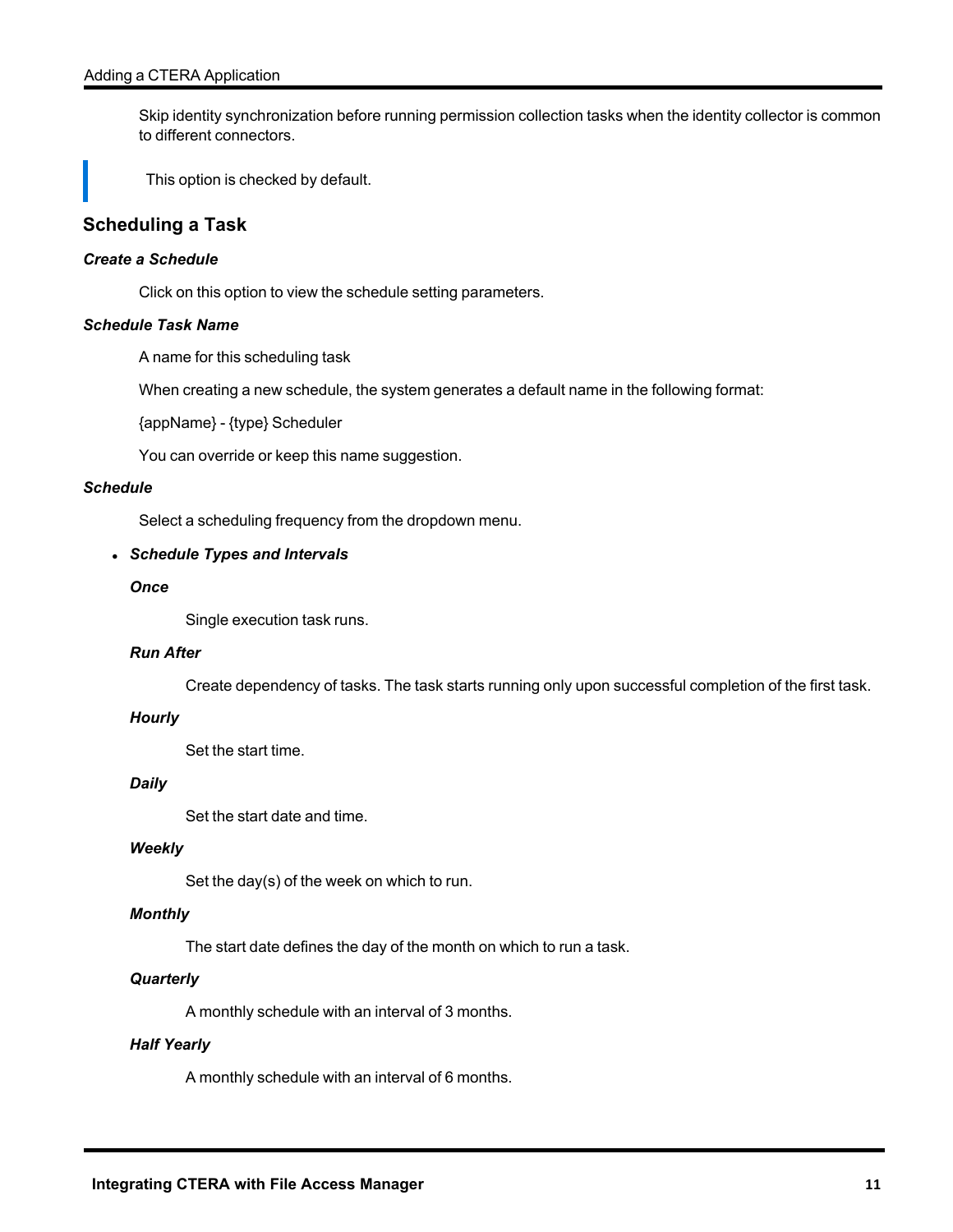#### *Yearly*

A monthly schedule with an interval of 12 months.

#### *Date and time fields*

Fill in the scheduling times. These fields differ, depending upon the scheduling frequency selected.

#### *Active check box*

Check this to activate the schedule.

#### <span id="page-12-0"></span>Click **Next**.

## **Configuring and Scheduling the Crawler**

#### *To set or edit the Crawler configuration and scheduling*

- Open the edit screen of the required application
	- a. Navigate to **Admin > Applications**
	- b. Scroll through the list, or use the filter to find the application
	- c. Click the edit icon  $\mathbb Z$  on the line of the application
- <sup>l</sup> Press **Next** till you reach the **Crawler & Permissions Collection** settings page.

The actual entry fields vary according to the application type

#### *Create a Schedule*

Click to open the schedule panel. See [Scheduling](#page-11-0) a Task

### <span id="page-12-1"></span>**Setting the Crawl Scope**

There are several options to set the crawl scope:

- Setting explicit list of resources to include and / or exclude from the scan.
- Creating a regex to define resources to exclude.

### <span id="page-12-2"></span>*Including and Excluding Paths by List*

#### *To set the paths to include or exclude in the crawl process for an application*

- Open the edit screen of the required application
	- a. Navigate to **Admin > Applications**
	- b. Scroll through the list, or use the filter to find the application
	- c. Click the edit icon  $\overline{\mathscr{Q}}$  on the line of the application
- <sup>l</sup> Press **Next** till you reach the **Crawler & Permissions Collection** settings page.

The actual entry fields vary according to the application type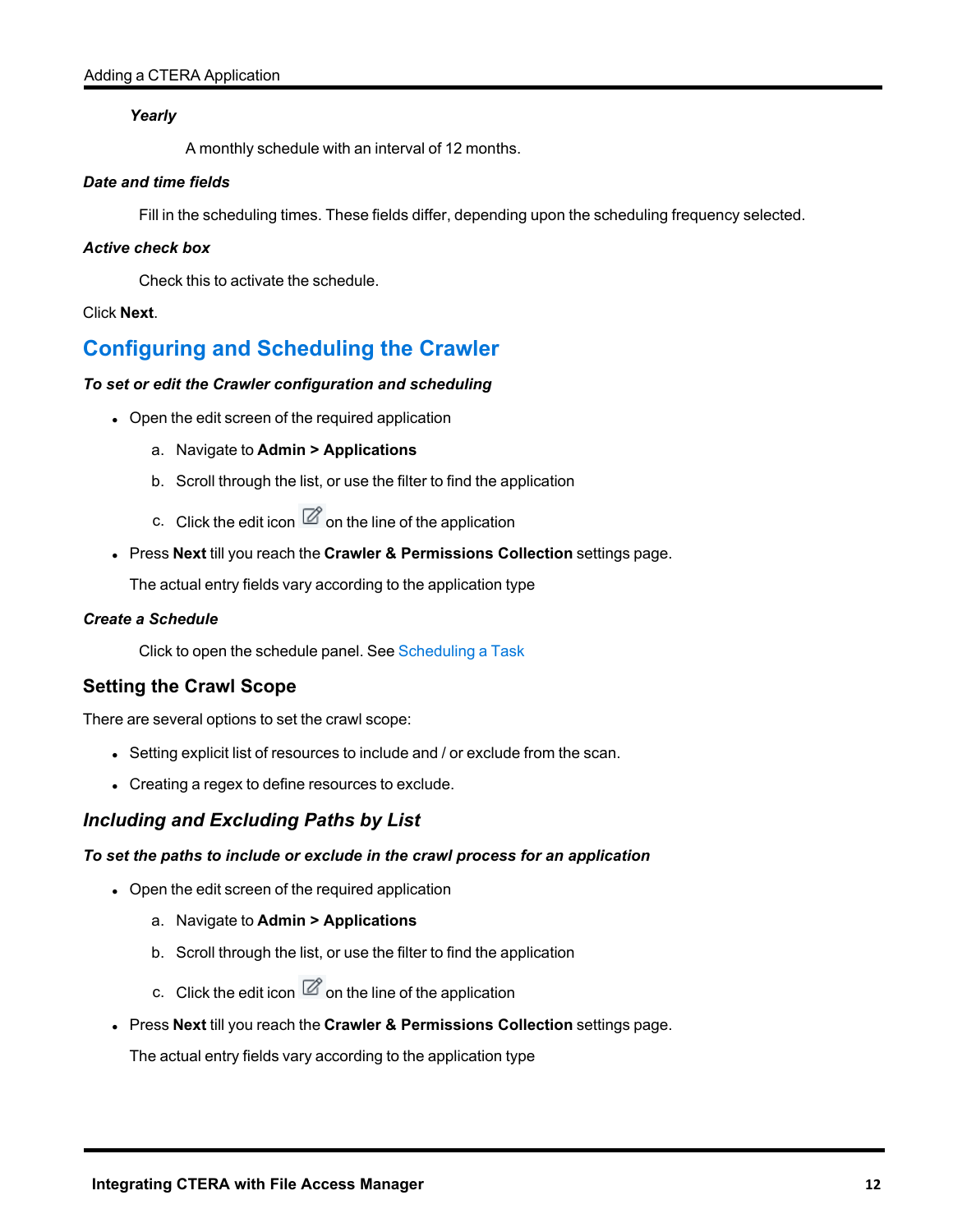- 1. Scroll down to the Crawl configuration settings.
- 2. Click **Advanced Crawl Scope Configuration** to open the scope configuration panel.
- 3. Click Include / Exclude Resources to open the input fields.
- 4. To add a resource to a list, type in the full path to include / exclude in the top field and click **+** to add it to the list.
- 5. To remove a resource from a list, find the resource from the list, and click the *x* icon on the resource row.

When creating exclusion lists, excludes take precedence over includes.

### <span id="page-13-0"></span>*Excluding Paths by Regex*

#### *To set filters of paths to exclude in the crawl process for an application using regex*

- Open the edit screen of the required application
	- a. Navigate to **Admin > Applications**
	- b. Scroll through the list, or use the filter to find the application
	- c. Click the edit icon  $\mathbb Z$  on the line of the application
- <sup>l</sup> Press **Next** till you reach the **Crawler & Permissions Collection** settings page.

The actual entry fields vary according to the application type

- 1. Click **Exclude Paths by Regex** to open the configuration panel.
- 2. Type in the paths to exclude by Regex, See regex examples in the section below. Since the system does not collect BRs that match this Regex, it also does not analyze them for permissions. See the example below in section Business [Resource](../../../../../../Content/Admin_Guide/BusinessResourceStruct.htm) Structure to better understand the business resource full path structure.

#### <span id="page-13-1"></span>**Crawler Regex Exclusion Examples**

The following are examples of crawler Regex exclusions:

#### <span id="page-13-2"></span>**Exclude all shares which start with one or more shares names:**

Starting with \\server\_name\*shareName*

Regex: \\\\server\_name\\*shareName*\$

Starting with \\server\_name\shareName or \\server\_name\*OtherShareName*

Regex: \\\\server\_name\\(*shareName*|OtherShareName)\$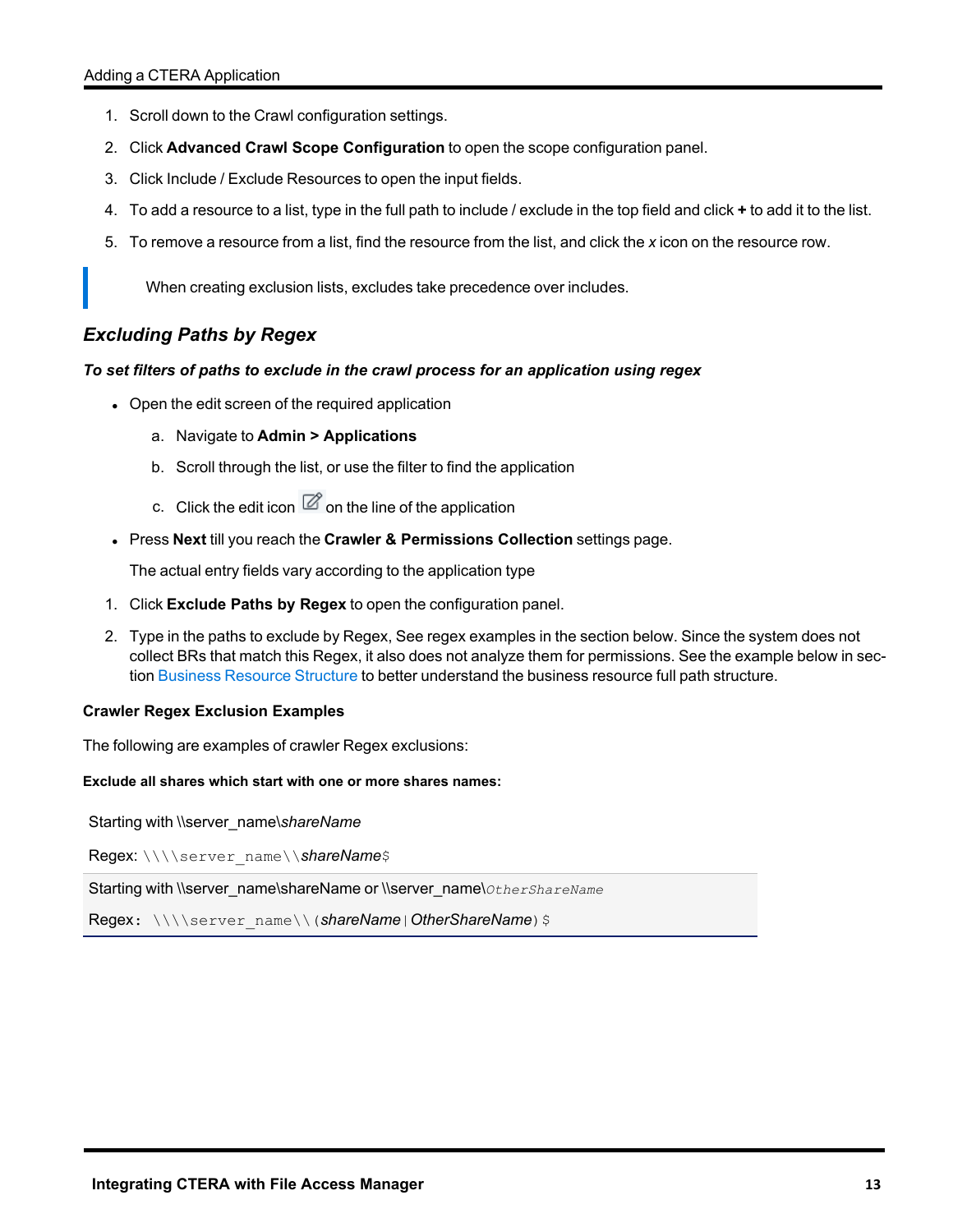#### <span id="page-14-0"></span>**Include ONLY shares which start with one or more shares names:**

Starting with \\server\_name\*shareName*

```
Regex: ^(?!\\\\server_name\\shareName($|\\.*)).*
```
Starting with \\server\_name\*shareName* or \\server\_name\*OtherShareName*

Regex: ^(?!\\\\server\_name\\(*shareName*|*OtherShareName*)(\$|\\.\*)).\*

#### <span id="page-14-1"></span>**Narrow down the selection:**

*Include ONLY* the C\$ drive shares: \\server\_name\*C\$*

```
Regex: ^(?!\\\\server_name\\C\$($|\\.*)).*
```
Include ONLY one folder under a share: \\server\share\*folderA*

```
Regex: ^(?!\\\\server_name\\share\$($|\\folderA$|\\folderA\\.*)).*
```
Include ONLY all administrative shares

```
Regex: ^(?!\\\\server_name\\[a-zA-Z]\$($|)).*
```
To write a backslash or a Dollar sign, add a backslash before it as an escape character.

To add a condition in a single command, use a pipe character "|" .

#### <span id="page-14-2"></span>*Excluding Top Level Resources*

Use the top level exclusion screen to select top level roots to exclude from the crawl. This setting is done per application.

#### *To exclude top level resources from the crawl process*

1. Open the application screen

#### *Admin > Applications*

- 2. Find the application to configure and click the drop down menu on the application line. Select **Exclude Top Level Resources** to open the configuration panel.
- 3. *Run Task*

The Run Task button triggers a task that runs a short detection scan to detect the current top level resources.

Before running the task for the first time, the message above this button is: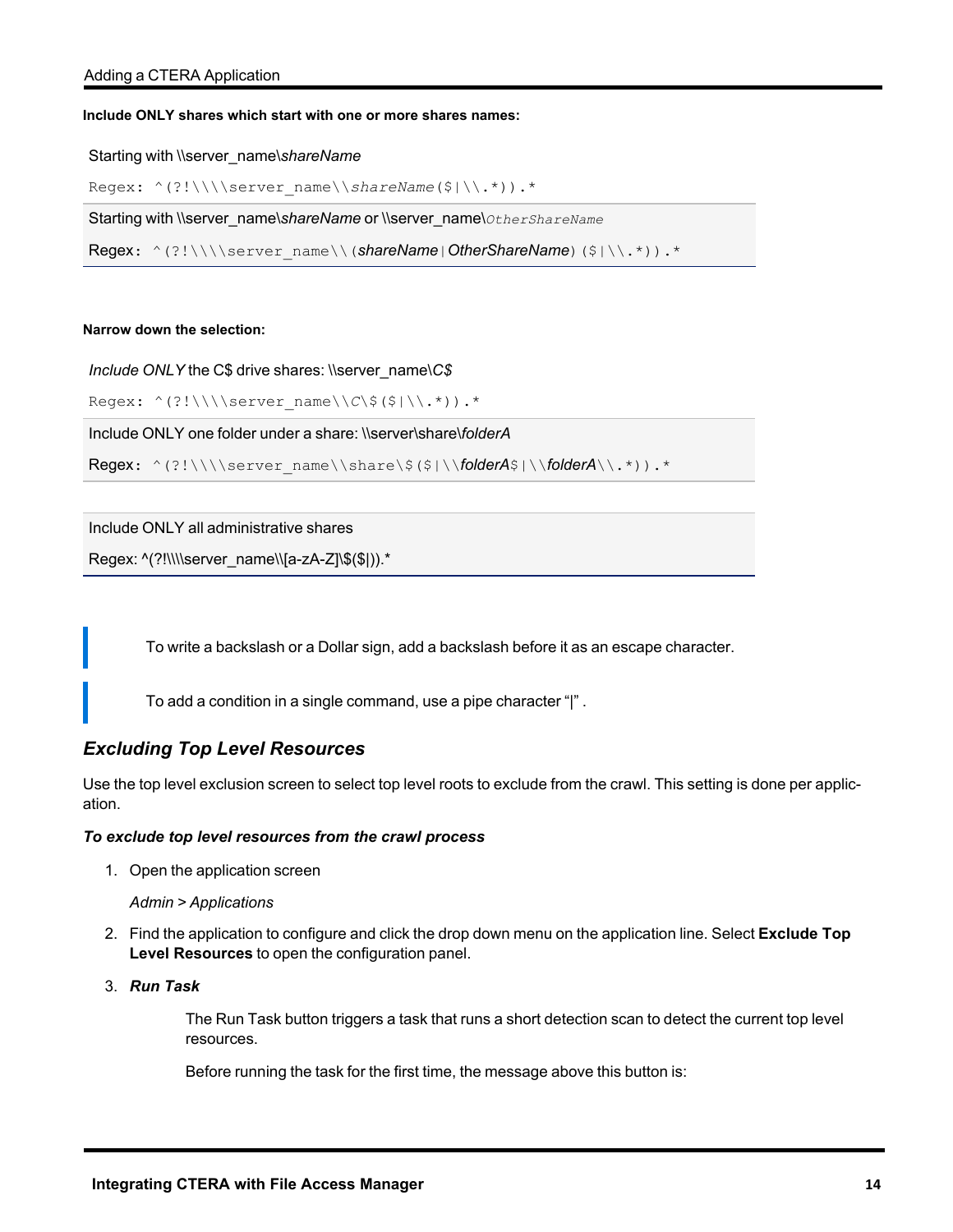#### **"Note: Run task to detect the top-level resources"**

If the top level resource list has changed in the application while yo u are on this screen, press this button to retrieve the updated structure.

Once triggered, you can see the task status in

*Settings > Task Management > Tasks*

This will only work if the user has access to the task page

When the task has completed, press **Refresh** to update the page with the list of top level resources.

- 4. Click the top level resource list, and select top level resources to exclude.
- 5. Click *Save* to save the change.
- 6. To refresh the list of top level resources, run the task again. Running the task will not clear the list of top level resources to exclude.

| Refresh $\Omega$<br>Top Level Resources Exclusion List 0 Selected   Clear Selection<br>Top Level Resources Exclusion List<br>ᄉ | <b>Run Task</b>                                                 | <b>View Task Status</b> |
|--------------------------------------------------------------------------------------------------------------------------------|-----------------------------------------------------------------|-------------------------|
|                                                                                                                                | Note: Refresh the list to view recently<br>discovered resources |                         |
|                                                                                                                                |                                                                 |                         |
|                                                                                                                                |                                                                 |                         |
|                                                                                                                                | $\sqrt{s}$ 5\C\$                                                |                         |
|                                                                                                                                | \\si 5\MSSQLSERVER                                              |                         |
|                                                                                                                                | \\si 5\print\$                                                  |                         |
|                                                                                                                                |                                                                 |                         |

### <span id="page-15-0"></span>*Special Consideration for Long File Paths in Crawl*

If you need to support long file paths above 4,000 characters for the crawl, set the flag

**excludeVeryLongResourcePaths**

in the Permission Collection Engine App.config file to true.

By default this value will be commented out and set to false.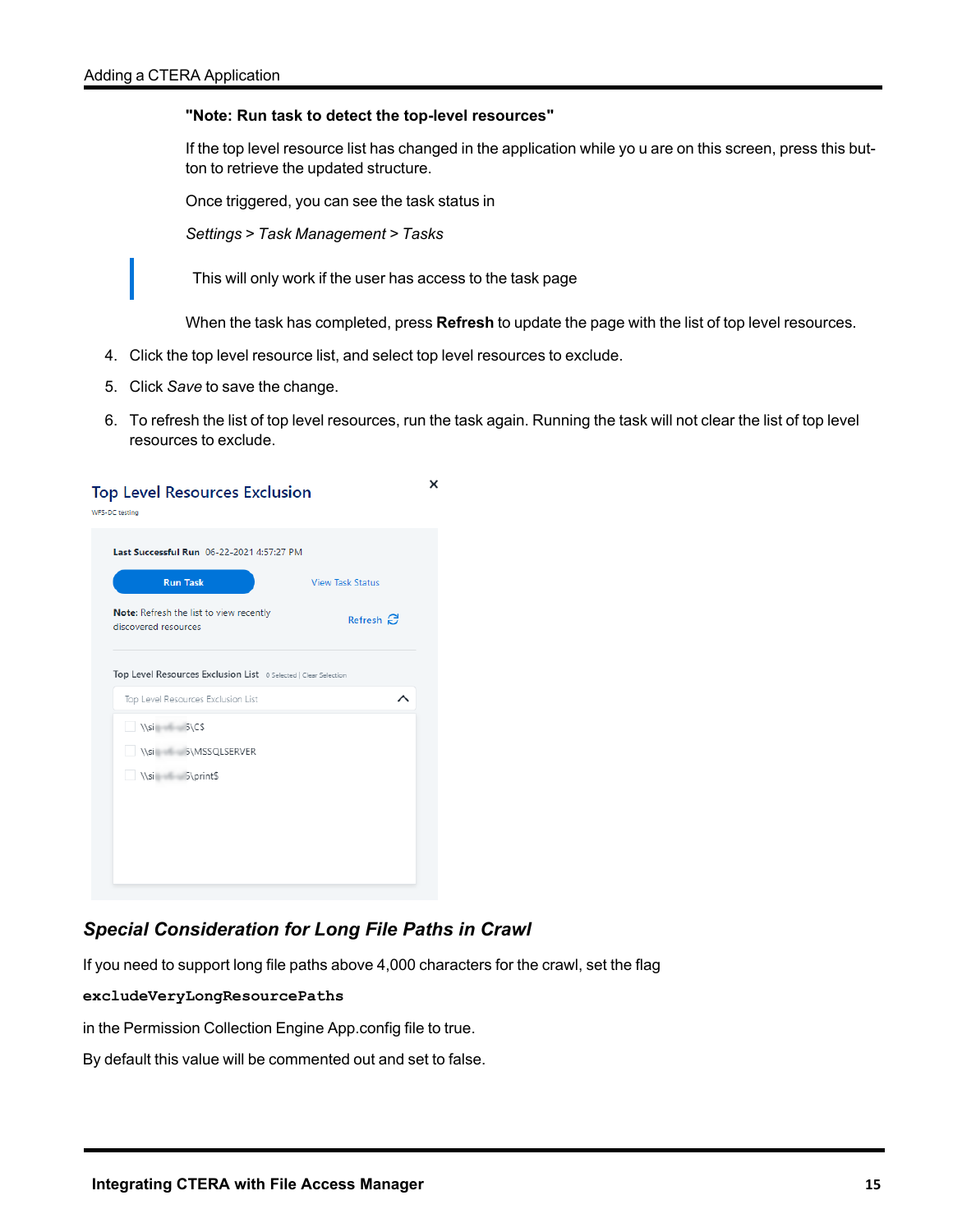This key ensures, when enabled, that paths longer than 4000 characters are excluded from the applications' resource discovery (Crawl), to avoid issues while storing them in the SQLServer database.

When enabled, business resources with full paths longer than 4000 characters, and everything included in the hierarchical structure below them, will be excluded from the crawl, and will not be collected by File Access Manager. This scenario is extremely rare.

You should not enable exclusion of long paths, unless you experience an issue.

#### *Background*

File Access Manager uses a hashing mechanism to create a unique identifier for each business resource stored in the File Access Manager database. The hashing mechanism in SQLServer versions 2014 and earlier, is unable to process (hash) values with 4,000 or more characters.

Though resources with paths of 4000 characters or longer are extremely rare, File Access Manager is designed to handle that limitation.

#### *Identifying the Problem*

When using an SQL Server database version 2014 and ealier

The following error message in the Permission Collection Engine log file:

System.Data.SqlClient.SqlException (0x80131904): String or binary data would be truncated.

In all other cases, this feature should not be enabled.

#### *Setting the Long Resource Path Key*

The Permission Collection Engine App.config file is RoleAnalyticsServiceHost.exe.config, and can be found in the folder

%SailPoint\_Home%\FileAccessManager\[Permission Collection instance]\

Search for the key **excludeVeryLongResourcePaths** and correct it as described above.

## <span id="page-16-0"></span>**Selecting and Scheduling the Data Classification Settings**

#### *To associate an application with a data classification service, and set the schedule*

- Open the edit screen of the required application
	- a. Navigate to **Admin > Applications**
	- b. Scroll through the list, or use the filter to find the application
	- c. Click the edit icon  $\mathbb Z$  on the line of the application
- **.** Press **Next** till you reach the **Data Classification** settings page.

The actual entry fields vary according to the application type

#### *Central Data Classification Service*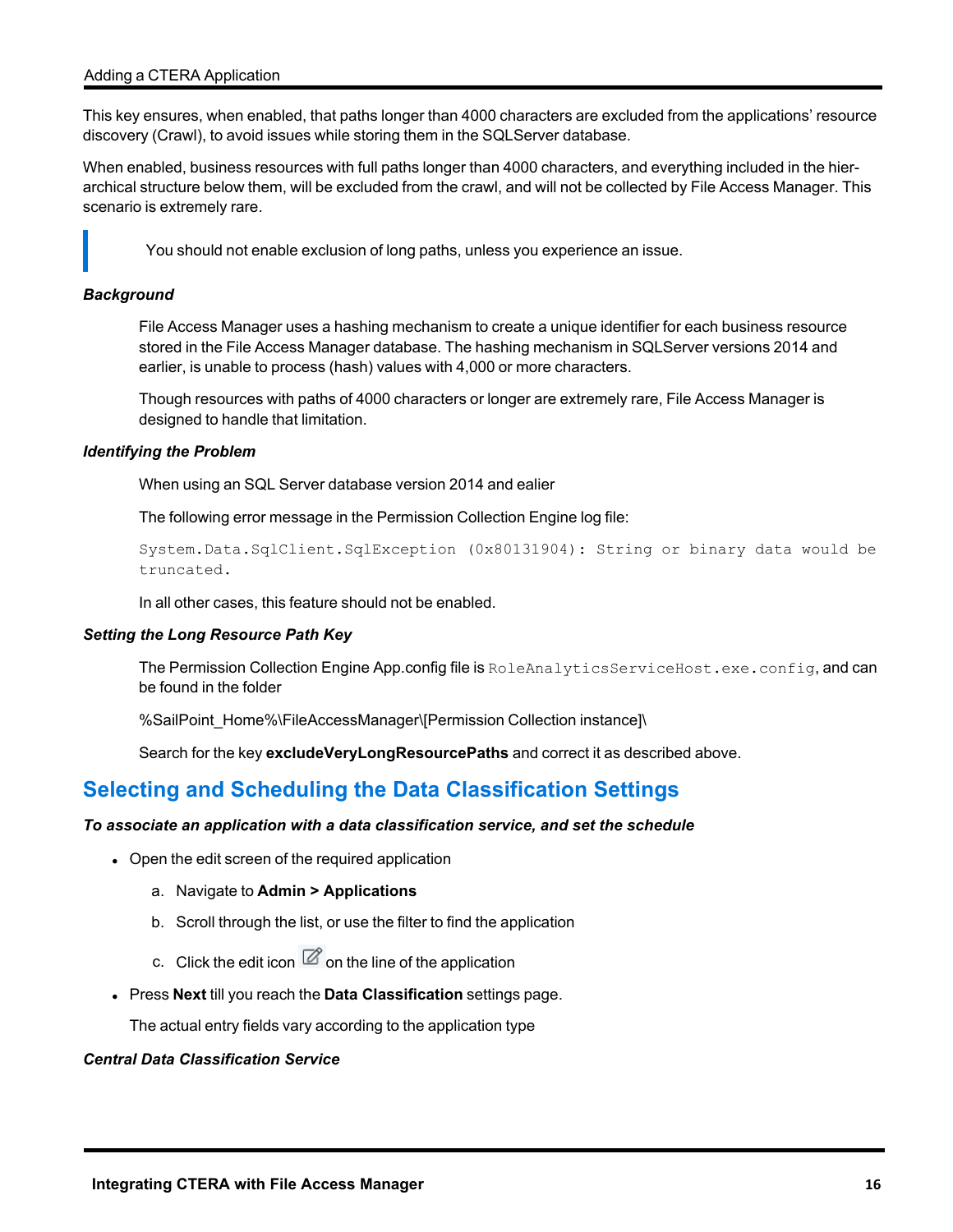Associate the application with a Central Data Classification Service. This service is responsible for running the Data Classification tasks.

If the "Central Data Classification" wasn't installed during the installation of the server, this field is disabled.

#### *Disabling Data Classification*

To disable data classification, delete the entry from the central data classification field.

Disabling data classification can also be achieved by setting the scheduler to be inactive (which is the default setting for data classification).

#### *Create a Schedule*

This option is enabled only if a central data classification service is selected.

See [Scheduling](#page-11-0) a Task

See the chapter "Data Classification" in the IdentityIQ File Access Manager Administrator Guide for more information

Click **Next** or **Finish**.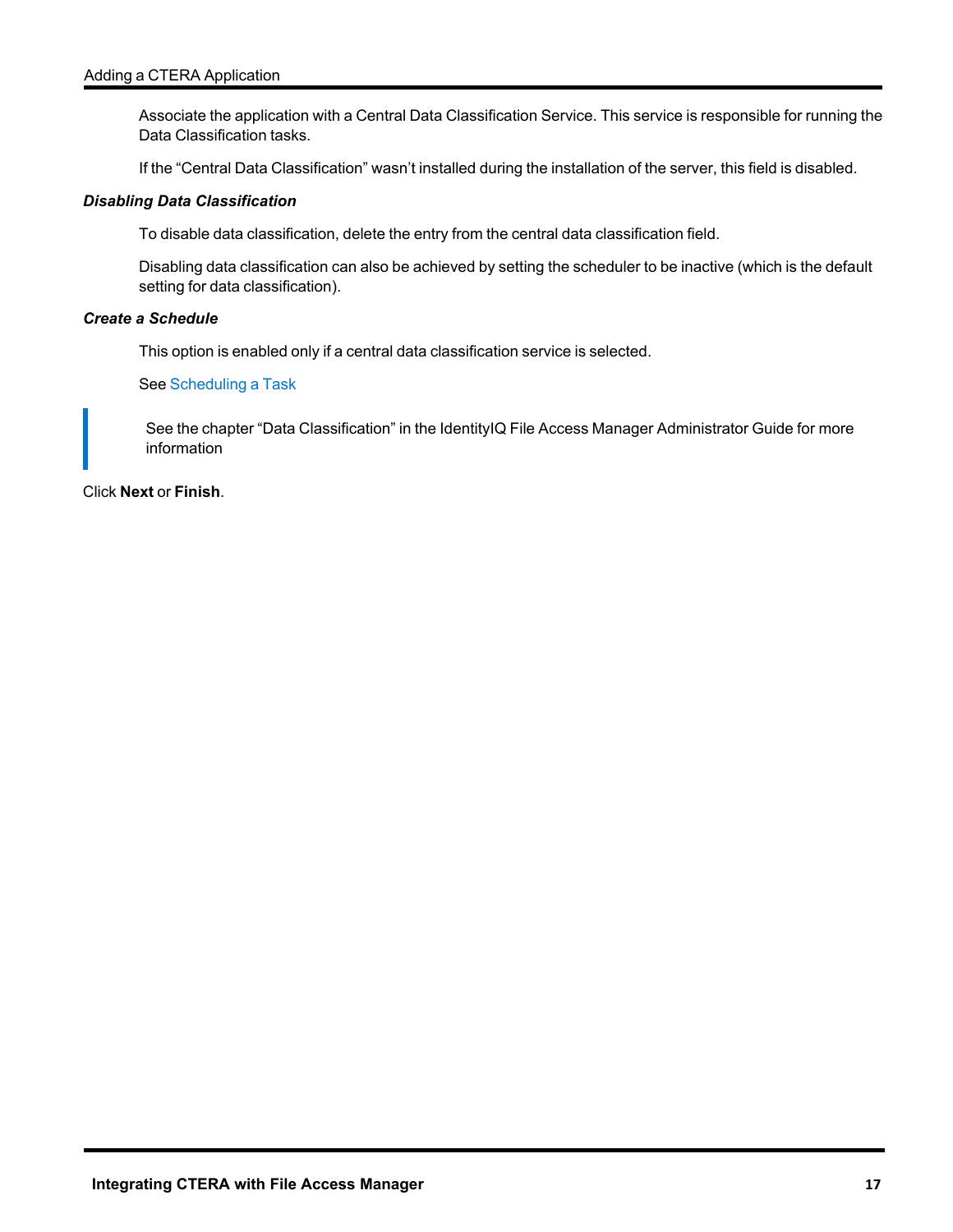## <span id="page-18-0"></span>**Installing Services: Collector Installation**

1. Run the **Collector Installation Manager** as an Administrator. The installation files are in the installation package under the folder **Collectors**.

The Collector Installation Manager window displays.

| <b>Collector Installation Manager</b> |                                |                                       |           | $\boldsymbol{\mathsf{x}}$ |
|---------------------------------------|--------------------------------|---------------------------------------|-----------|---------------------------|
|                                       |                                | <b>Collector Installation Manager</b> |           |                           |
| <b>DSailPoint</b>                     | Connect to File Access Manager |                                       |           |                           |
|                                       | Server Name/IP:<br>localhost   |                                       |           |                           |
| Port                                  | 8000                           |                                       |           |                           |
|                                       | User:<br>wbxadmin              |                                       | $\bullet$ |                           |
|                                       | Password:<br>                  |                                       |           |                           |
|                                       |                                |                                       |           |                           |
|                                       |                                |                                       |           |                           |
|                                       |                                |                                       |           |                           |
|                                       |                                |                                       |           |                           |
|                                       |                                |                                       |           |                           |
|                                       |                                |                                       |           |                           |
|                                       |                                |                                       |           |                           |
| Identity <b>IQ</b>                    |                                |                                       |           |                           |
| <b>File Access Manager</b>            |                                |                                       |           | Next                      |

- 2. Enter the credentials to connect to IdentityIQ File Access Manager.
	- a. ServerName/IP should be pointed to the Agent Configuration Manager service server.
	- b. An IdentityIQ File Access Manager user with Collector Manager permission (permission to install collectors). For Active Directory authentication, use the format domain\username.
- 3. Click **Next**.

The Service Configuration window displays.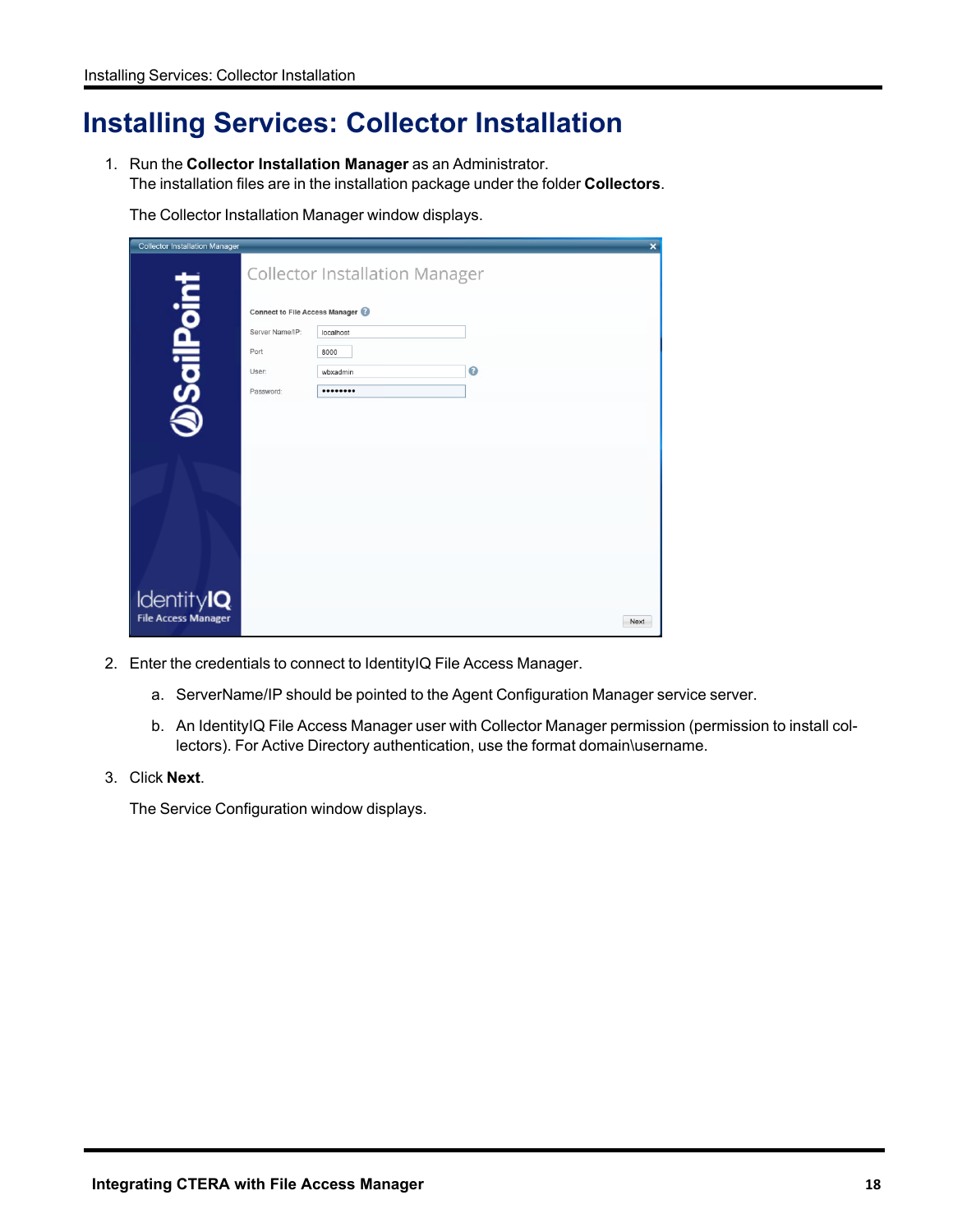| <b>Collector Installation Manager</b>                  | ×                               |
|--------------------------------------------------------|---------------------------------|
| Service Configuration                                  |                                 |
| <b>Activity Monitoring</b>                             |                                 |
| Select Application:<br>Add<br>$\overline{\phantom{a}}$ |                                 |
|                                                        |                                 |
|                                                        |                                 |
|                                                        |                                 |
|                                                        |                                 |
| <b>Permission Collector</b>                            |                                 |
| Select Central Permission Collection service:          | Add<br>$\mathbf{v}$             |
|                                                        |                                 |
|                                                        |                                 |
|                                                        |                                 |
|                                                        |                                 |
| <b>Data Classification Collector</b>                   |                                 |
| Select Central Data Classification service:            | $\overline{\phantom{a}}$<br>Add |
|                                                        |                                 |
|                                                        |                                 |
|                                                        |                                 |
|                                                        |                                 |
|                                                        | Next                            |

4.

In some applications, additional credentials may be required to allow granting elevated permission for activity monitoring collection.

- 5. If you are installing the Permission Collector, select the Central Permission Collector to which to connect this service, and click **Add**
- 6. If you are installing the Data Classification, select the Central Classification Collector to which to connect this service, and click **Add**
- 7. Click **Next**.

The Installation Folder window displays.

If this is the first time you are installing collectors on this machine, you will be prompted to select an installation folder, in which all future collectors will also be installed.

- 8. Browse and select the location of the target folder for installation.
- 9. Browse and select the location of the folder for system logs.
- 10. Click **Next**.
- 11. The system begins installing the selected components.
- 12. Click **Finish**

The Finish button is displayed after all the selected components have been installed.

The *IdentityIQ File Access Manager Administrator Guide* provides more information on the collector services.